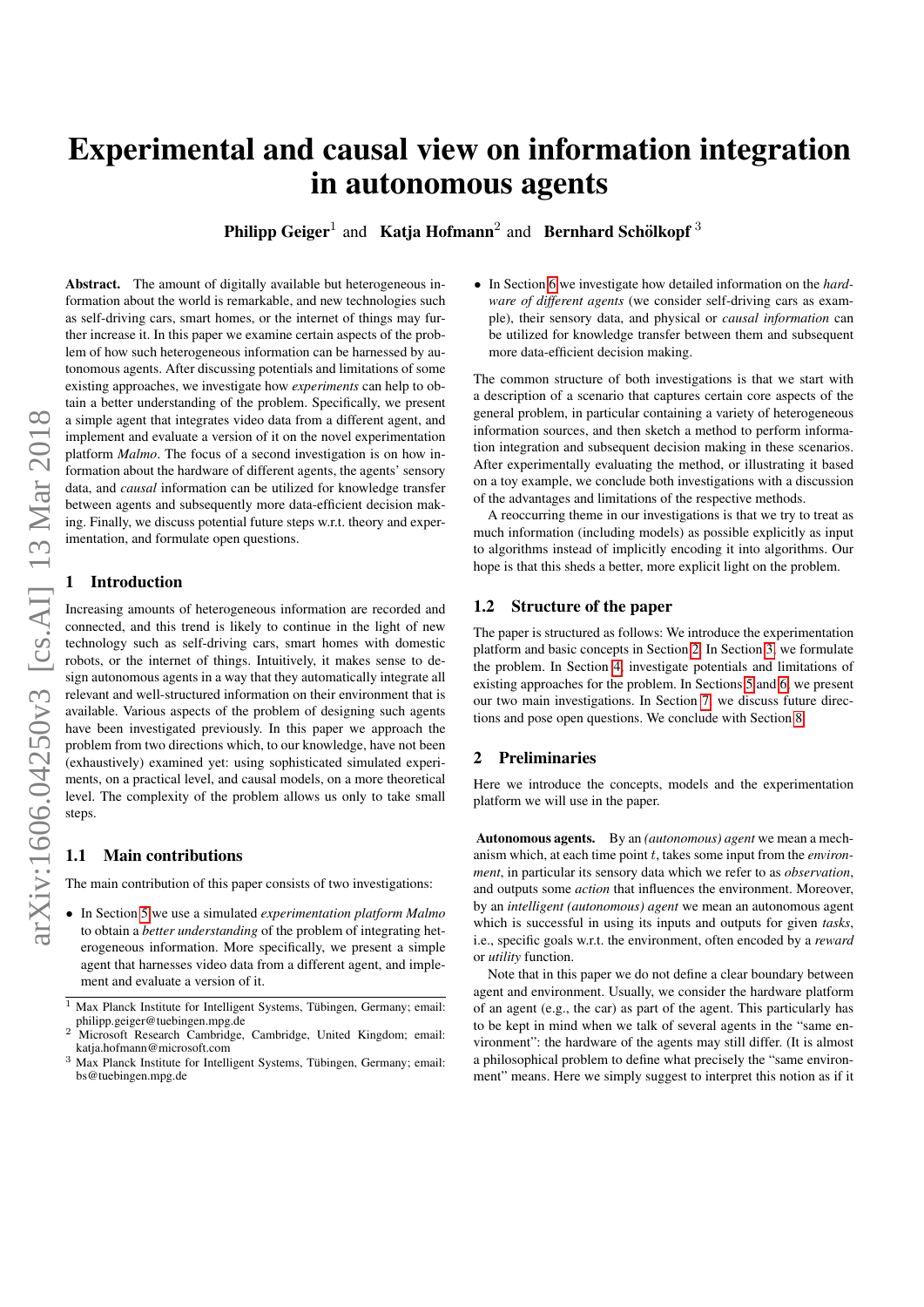were used in an everyday conversation. We pose a related question in Section [7.](#page-6-0))

When we consider some agent  $A$  w.r.t. which some task is given and for which we want to infer good actions, while information may come from (sensory data of) a collection  $C$  of other agents, then we refer to A as *target agent* and the agents in C as *source agents*.

Experimentation platform "Malmo". For the experiments in Section [5](#page-3-0) we will use the software *Malmo*, a simulated environment for experimentation with intelligent agents, that was introduced recently [\[4\]](#page-7-1). Malmo is based on "Minecraft", which is an open-ended computer game where players can explore, construct, collaborate, and invent their own "games within the game" or tasks. The Malmo platform provides an abstraction layer on top of the game through which one or more agents observe the current state of the world (observations are customizable) and interact with it through their specific action sets (or actuators). The advantage of Malmo is that it reflects important characteristics of the problem instances we will introduce in Section [3.](#page-1-0) To illustrate the platform, three sample observations of an agent in three different maps in Malmo will be depicted in Figure [1.](#page-4-0)

Causal models. Mathematically, a *causal model* [\[10,](#page-7-2) [14\]](#page-7-3) M over a set  $V$  of variables consists of a directed acyclic graph (DAG)  $G$ with V as node set, called *causal diagram* or *causal DAG*, and a conditional probability density  $p_{X|PA_X=p a_X}$  (for all  $pa_X$  in the domain of  $PA_X$ ) for each  $X \in V$ , where  $PA_X$  are the parents of X in  $G$ . Given a causal model  $M$  and a tuple of variables  $Z$  of  $M$ , the *post-interventional causal model*  $M_{\text{do }Z=z}$  is defined as follows: drop the variables in  $Z$  and all incoming arrows from the causal diagram, and fix the value of variables in  $Z$  to the corresponding entry of  $z$  in all remaining conditional densities. Based on this, we define the *post-interventional density of* Y *after setting* Z *to* z, denoted by  $p_{Y | do Z=z}$  or  $p_{Y | do z}$ , by the the density of Y in  $M_{do Z=z}$ .

On a non-mathematical level, we consider  $M$  to be a correct causal model of some part of reality, if it correctly predicts the outcomes of *interventions* in that part of reality (clearly there are other reasonable definitions of causation). Keep in mind that in this paper, in particular Section [6,](#page-5-0) will use causal models and causal reasoning in a more intuitive and sometimes less rigorous way, to not be limited by the expressive power of the current formal modeling language.

Note that we will use expressions like  $p(x|y)$  as shorthand for  $p_{X|Y}(x|y).$ 

# <span id="page-1-0"></span>3 Problem formulation

Let us describe the problem we consider in this paper in more detail:

- *Given:* a task  $T$  w.r.t. some partially unknown environment  $E$ , and additional heterogeneous but well-structured information sources  $H$  (e.g., in the form of low-level sensory data, or in the form of high-level descriptions).
- *Goal:* design an agent A that automatically harnesses as much relevant information of  $H$  as possible to solve  $T$ ; more specifically, it should use  $H$  to either improve an explicit model of the effects<sup>[4](#page-1-1)</sup> of its actions, which then guides its actions, or let its actions directly be guided by  $H$ .

Note that alternatively, one could also formulate the problem by letting A only be an actuator, and not a complete agent, and include the agent's sensors into  $H$ . This might be a more precise formulation, however, for the sake of an intuitive terminology, we stick to the definition based on A being an agent.<sup>[5](#page-1-2)</sup>

To illustrate the general problem, in what follows, we give three concrete examples of desirable scenarios in which agents automatically integrate heterogeneous information. Ideally, agents would be able to *simultaneously integrate information sources from all three examples*.

### <span id="page-1-4"></span>3.1 Example 1: sharing information between different self-driving cars

Consider self-driving cars. It is desirable that as much information about the environment can be shared amongst them. By such information we mean up-to-date detailed street maps, traffic information, information on how to avoid accidents etc. For instance, assume that one self-driving car leaves the road at some difficult spot due to some inappropriate action, since, for instance, the spot has not been visited by self-driving cars before (or newly appeared due to say some oil spill or rockfall). If we only consider other self-driving cars of the same hardware, this experience could directly be transferred to them by enforcing them not to perform the very action at the very spot. (I.e., for all cars of the same hardware one could treat the experience as if it was their own and make them "learn" from it in the usual reinforcement learning (RL) way.) However, if we assume that there are self-driving cars of different types, then it is not possible to transfer the experience, and thus avoid further accidents, in this straight-forward way.

#### <span id="page-1-5"></span>3.2 Example 2: observing another agent

Consider domestic robots. A domestic robot may, with its sensor, observe humans how they handle doors, windows, light switches, or kitchen devices. It should be possible that domestic robots learn from such experience. For instance, one could imagine a robot to reason that, if it is able to operate the door knob in a similar way as a human did before, this would also open the door and and thus allow the robot to walk into the other room (to achieve some task).

# <span id="page-1-3"></span>3.3 Example 3: integrating high-level information

Consider an agent that arrives in a city it has never been to before. The goal is to get to a certain destination, say to the town hall. A resident may be able to explain the way in a simple language, with words such as "... follow this street until you come to a church, then turn right ...". Or a resident could provide a map and mark directions on the map. One could imagine that an autonomous agent could combine such a description with a model of the "local" (or "low-level") dynamics that is shared by most environments (which is closely related to the laws of physics). The model of the "local" dynamics could have been either hard-coded, or inferred based on exploration in other (related) environments. In principle it should be possible that

<span id="page-1-1"></span><sup>&</sup>lt;sup>4</sup> In this sense, at least the target of the information integration is clear: modeling the dynamics or causal structure of the agent in the environment.

<span id="page-1-2"></span> $\overline{5}$  Note that the problem we formulate here does not coincide with developing ("strong") artificial intelligence (AI), as defined, e.g., by the Turing test or simply based on human-level intelligence. We restrict to sources of information that are more or less well-structured - either quantitative measurements with a simple and clear relation to the physical world, or information in a language much more restrictive than natural language. Nonetheless, the formulated problem can be seen as one step from say RL into the direction of AI.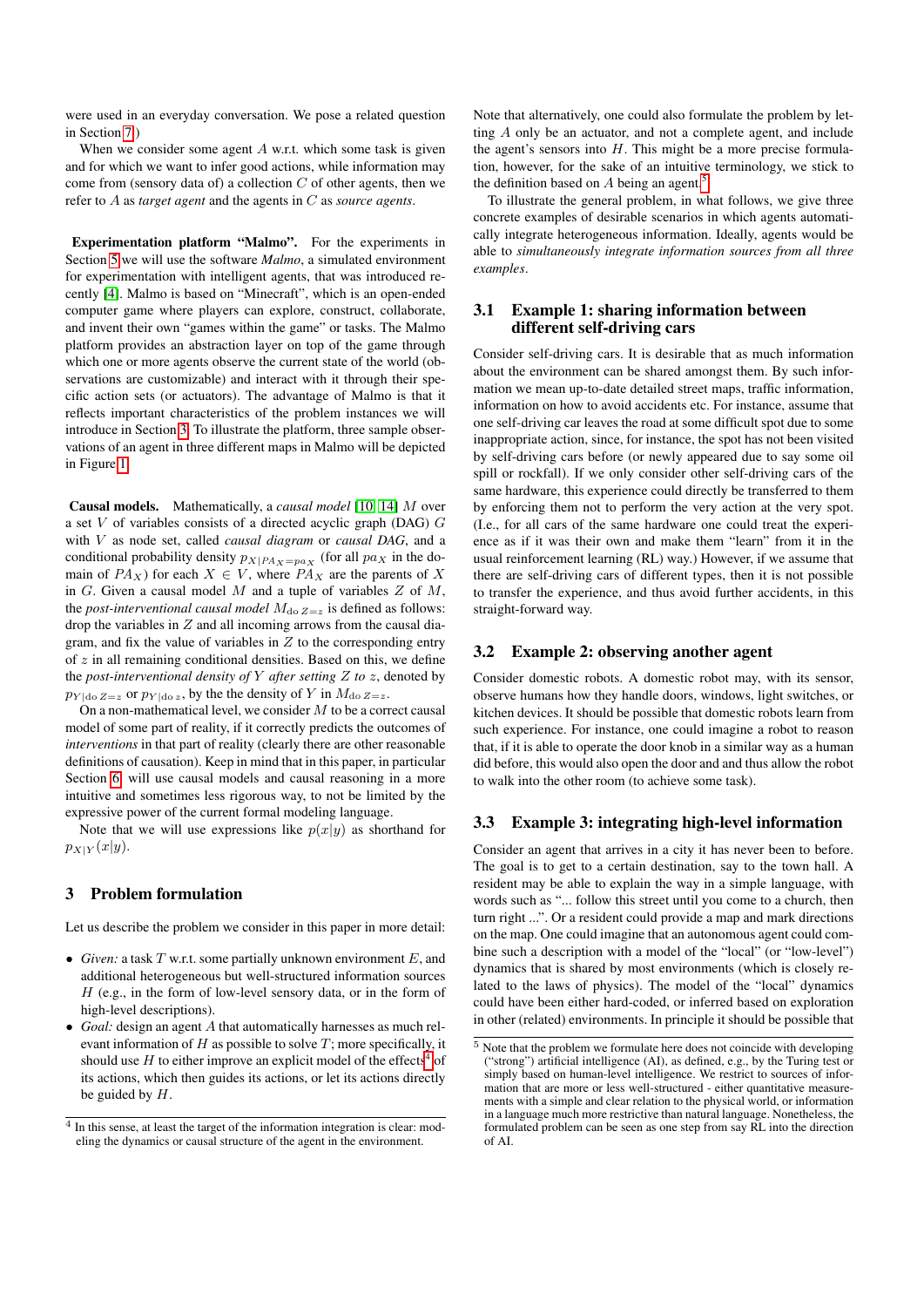such a combination allows the agent to successfully navigate to the destination city hall.

#### <span id="page-2-0"></span>4 Related work: potentials and limitations

Various research directions exist that address major or minor aspects of the problem formulated in Section [3.](#page-1-0) Here we discuss the most relevant such directions we are aware of, highlighting their potentials and limitations w.r.t. the problem. Keep in mind that Sections [5.4](#page-4-1) and [6.4](#page-6-1) contain additional discussions on the advantages of our approaches over these directions.

#### 4.1 Reinforcement learning

One of the most powerful approaches to shaping intelligent autonomous agents is *reinforcement learning (RL)* [\[16\]](#page-7-4). Instead of explicitly hard-coding each detail of an agent, for each environment and objective individually, the idea is to take an approach which is more modular and based on learning instead of hard-coding: the supervisor only determines the reward function and then the agent ideally uses exploration of the unknown environment and exploitation of the gained experience (sensory data) to achieve a high cumulative reward.

Regarding the problem we consider in this paper, RL plays a key role for integration of information in the form of *recordings of an agent's own past*, or of an agent with the same hardware. However, as mentioned in Section [3,](#page-1-0) in contrast to RL, here we consider the problem of integrating information beyond such recordings, such as sensory data from agents with different hardware, or higher level information such as maps.

# <span id="page-2-2"></span>4.2 Learning from demonstrations

According to [\[1\]](#page-7-5), in *learning from demonstrations (LfD)*, some "teacher" performs a trajectory which is recorded, and the goal is that a "learner" agent, based on this recording, infers and imitates (or utilizes) the teacher's "policy" (or the dynamics of the environment, or both). Central notions that [\[1\]](#page-7-5) uses to analyze and distinguish various types of LfD problems are the *record mapping*, i.e., what aspects of the teacher's demonstration are measured and recorded, and the *embodiment mapping*, i.e., if the recorded actions can directly be implemented by the "learner" and lead to similar observations as the recoded ones, or if the recordings first have to be transformed "to make sense" for the learner.

Our problem formulation can be seen as a generalization of LfD. Based on this, while a significant part of the problem we consider can be addressed by LfD methods, others are beyond the scope of these methods: Instead of hand-crafting, e.g., the embodiment mapping for each agent individually, we aim at (semi-)automating the inference of the mapping from recordings of "source" agents to actions of a "target" agent. In particular, we propose to do such a (semi-)automation based on additional information sources on the hardware specifica-tions of the agents involved (Section [6\)](#page-5-0).<sup>[6](#page-2-1)</sup>

Generally, we aim at integrating information from many different sources simultaneously (e.g., many other self-driving cars in [Exam](#page-1-4)[ple 1](#page-1-4) and many different forms of information as described in [Ex](#page-1-4)[ample 1](#page-1-4) through [Example 3.](#page-1-3) In particular, we aim at learning from databases that contain desirable as well as undesirable trajectories (e.g., avoid similar accidents as in [Example 1\)](#page-1-4).

Clearly, we do not present methodology that fully tackles the above shortcomings of LfD methods in this paper. Rather, we make first steps towards such methodology in Sections [5](#page-3-0) and [6.](#page-5-0)

#### <span id="page-2-4"></span>4.3 Multi-agent systems

In multi-agent systems, collections of agents acting in a shared environment are studied [\[15\]](#page-7-7). One important task is collaboration between agents [\[9\]](#page-7-8). A common approach is to model the collection of agents again as a single agent, by considering tuples of actions and observations as single actions and observations. Learning-based methods have been extensively studied [\[5\]](#page-7-9).

While multi-agent systems approaches often allow to share and transfer information between agents, regarding the problem we formulated in Section [3](#page-1-0) they have certain limitations: Similar as LfD, they usually do not integrate higher-level information sources (as the map in [Example 3\)](#page-1-3) or explicit hardware specifications of the agents (which we do in Section [6\)](#page-5-0). Furthermore, if the mapping from some source agents sensory data to a target agents action is learned via modeling all agents as a single one, then it seems difficult to add agents to an environment, while our preliminary investigation in Section [6](#page-5-0) in principle allows for adding agents more easily. Also note that the task of collaboration between agents is rather external to the problem we consider.

# <span id="page-2-3"></span>4.4 Transfer learning for agents

The problem we consider is related to transfer learning for agents. For instance, [\[17\]](#page-7-10) consider an example where, in the well-known mountain car example, experience should be transferred although the motor of the car is changed. This comes close to transferring experience between self-driving cars as we suggest in [Example 1.](#page-1-4) However, the scope of methods reviewed in [\[17\]](#page-7-10) is on transferring observationaction recordings or things such as policies, value functions etc. using an appropriate mapping, while the goal we pursue is to also integrate information which is usually not expressible in these terms (e.g., the map or natural language description in [Example 3,](#page-1-3) or the observation of another agent in [Example 2\)](#page-1-5). Furthermore, in this paper we aim at integrating *many heterogeneous sources* of information, while in transfer learning, even though several sources of information may be considered, they are usually homogeneous.

#### 4.5 Further related areas

Other related directions include the following. Recently, the experimentation with intelligent agents in platforms based on computer games has become popular [\[8\]](#page-7-11). To our knowledge, the current work is the first one to use such platforms to study the problem of information integration, or related problems such as LfD (Section [4.2\)](#page-2-2).

The general integration and transfer of data (not focused on intelligent agents) using causal models has been studied by [\[11,](#page-7-12) [3\]](#page-7-13). The idea of integrating higher-level information (again not for intelligent agents though) has been studied, e.g., by [\[18\]](#page-7-14). The relation between intelligent agents and causal models has been studied from a more philosophical perspective, e.g., by [\[19\]](#page-7-15).

<span id="page-2-1"></span> $6$  Note that there is some work on learning from observations only (not actions) of a "teacher" [\[12\]](#page-7-6). However, this approach does not allow to integrate information such as the map in [Example 3.](#page-1-3) Note that a difference to our method in Section [5](#page-3-0) is that, e.g., an estimate of the complete transition probability is necessary, while our method only requires an idea of the "low-level" dynamics.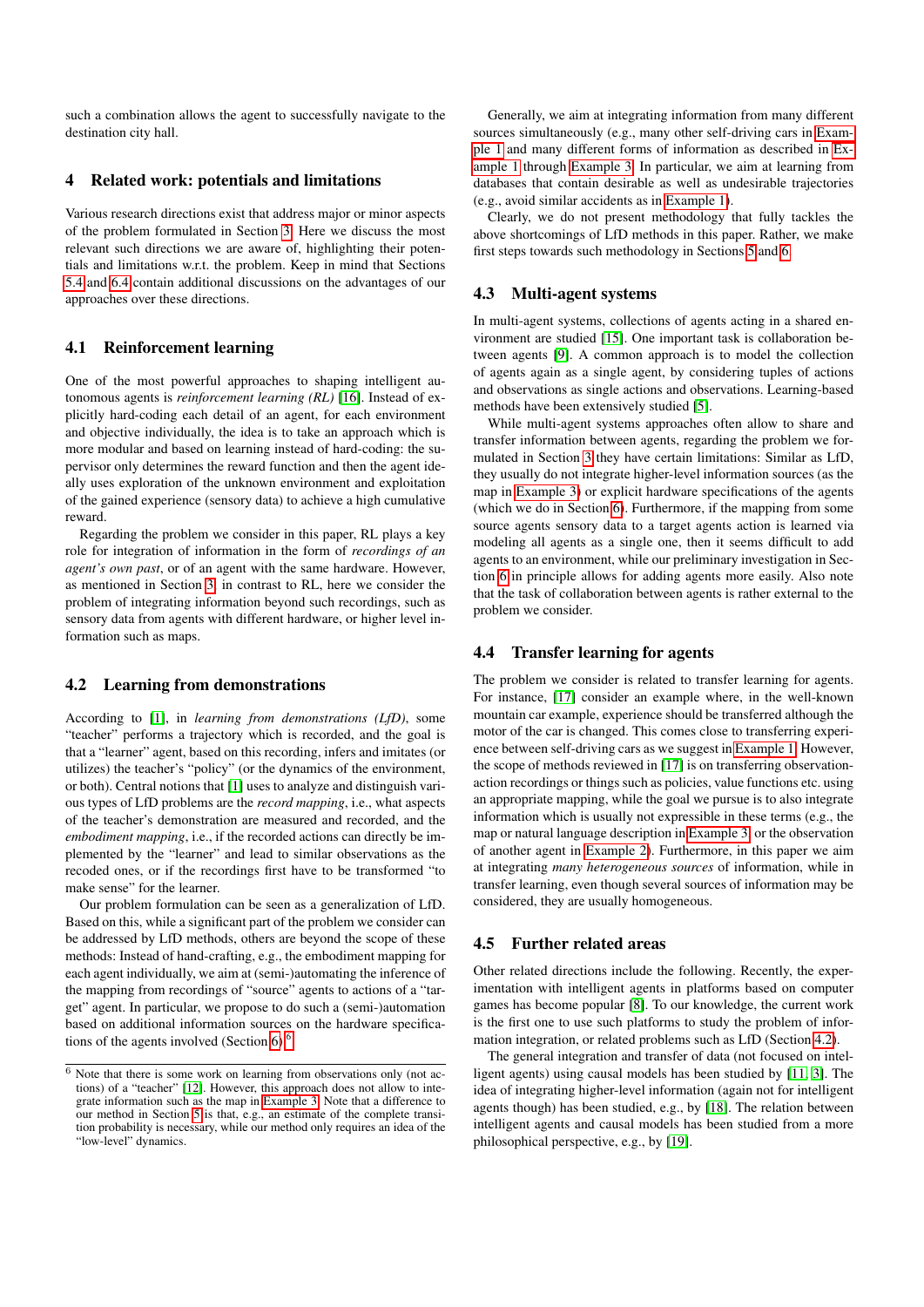Another related areas is computerized knowledge representation [\[13\]](#page-7-16). Compared to general approaches to knowledge representation, our focus is on knowledge about the *physical* world.

Another relevant area is integration of human knowledge [\[7\]](#page-7-17).

## <span id="page-3-0"></span>5 Investigation 1: integration of "non-subjective" information, evaluated in a simulated environment

In this section we aim to shed light on the following aspects of the problem formulated in Section [3:](#page-1-0)

- Generally, what experiments, in particular in simulated environments, can be performed to better understand the problem?
- How can experimentation (exploration) help an agent to translate "non-subjective" experience not recorded by itself into its own "coordinate system" and use it for (successful) decision making?
- How can partial information on the dynamics, such as a controller that is known to work locally, be merged with "higher-level" information such as hints on the path to some goal position?
- How can we quantify the efficiency gain from additional information sources?

The investigation is structured as follows: in Section [5.1](#page-3-1) we describe the scenario, in particular the available heterogeneous information sources, in Section [5.2](#page-3-2) we sketch an information-integrating agent for that scenario, then, in Section [5.3,](#page-3-3) we evaluate an adapted version of the agent in a simulated environment, and last, in Section [5.4](#page-4-1) we discuss the advantages of our method over those that do not use additional information, and some further aspects.

# <span id="page-3-1"></span>5.1 Scenario

Task. An agent A starts in some unknown landscape and the task is to get to some visually recognizable goal position as quickly as possible.

Available heterogeneous information. We assume the following information sources to be available:

- the agent's own sensory input in the form of images  $y_t$  and position signal  $q_t$  (which can be seen an "interactive information" source since the agent can "query" this source via its actions),
- $\bullet$  the controller *ctl*, which can be seen as a summary of the agent  $A$ 's past subjective experience regarding the invariant local "physical laws" of a class of environments<sup>[7](#page-3-4)</sup>,
- a video trajectory  $y_{0:L}^*$  that is a first-person recording of another agent with similar (but not necessarily identical) hardware that runs to the goal in the same environment.

Relation to the problem formulated in Section [3.](#page-1-0) On the one hand, this scenario can be seen as a (very) simplistic version of the scenario described in [Example 1:](#page-1-4)  $A$  is a self-driving car that is supposed to get to some marked goal in an unknown environment, and the video  $y_{0:L}^*$  comes from other cars that have a similar videorecording device but different hardware (engine etc.).

On the other hand, this scenario can be seen as a simplistic version of the scenario described in [Example 3:](#page-1-3) the unknown landscape is <span id="page-3-5"></span>Algorithm 1 Agent that integrates first-person video of other agent

- 1: **input:** Controller *ctl*, video  $y_{1:L}^*$ .
- 2: for  $i = 1, \ldots, L$  do
- 3: Use local controller ctl, optimization method opt and interaction with the environment to search locally around the current position for the next  $q_i = \arg \min_q dist(y_i^*, \mathbb{E}(Y | Q = q)).$
- 4: Use  $\textit{ctl}$  to go to  $q_i$ . 5: end for

<span id="page-3-6"></span>

| Algorithm 2 Proof-of-concept of Algorithm 1 for Malmo |  |  |
|-------------------------------------------------------|--|--|

- 1: **input:** Controller *ctl*, video  $y_{1:L}^*$ .
- 2: set  $r_0$  = current position, once the mission starts
- 3: for  $i = 1, ..., L$  do
- use  $ctl$ ,  $opt$  and teleportation to locally search around position  $r_{i-1}$  for the next  $r_i = \arg \min_r \mathbb{E}(dist(y_i^*, Y)|Q = r)$
- 5: end for
- 6: restart the mission
- <span id="page-3-7"></span>7: set  $i := 0$ .
- 8: while  $i < L$  do
- 9: use *ctl* to steer to  $r_i$
- 10: **if** current position is close to  $r_i$  then
- 11: set  $i := i + 1$
- $12<sup>°</sup>$  end if

13: end while

some unknown city A arrived in, and instead of a description of the way to the destination in simple natural language, it gets a sequence of photos that describe the path it has to take.

# <span id="page-3-2"></span>5.2 Method

First we sketch a general method, i.e., "software" for A, in Algo-rithm [1,](#page-3-5) assuming a (stochastic) optimization method  $opt$  and an image distance dist as given (for concrete examples, see below). Note that in Algorithm [1](#page-3-5) we denote by  $\mathbb{E}(Y|Q = q)$  the mean image Y observed at position  $Q = q$ . The basic idea is that the agent uses local experimentation, based on prior knowledge of the local dynamics, to map the video  $y_{1:L}^*$  into information (and eventually actions) that directly describes its own situation.

Although Algorithm [1](#page-3-5) is in principle applicable to the experimental setup we consider in Section [5.3](#page-3-3) below, we will evaluate Algorithm [2](#page-3-6) instead, which is a simplified proof-of-concept implementation of it, making use of "teleportation", allowing the agent to directly jump to other positions without needing to navigate there. For Algorithm [2,](#page-3-6) as optimization method  $opt$ , we use simple grid search. (Note that instead one could use gradient descent or Bayesian optimization techniques.) Furthermore, we define the image distance dist using Gaussian blur as follows:  $dist(u, v) := ||N * (\bar{u} - \bar{v})||$ , where  $\bar{u}$  is the normalization of u (i.e., subtraction by mean and division by standard deviation over the single pixels),  $N$  is a bivariate Gaussian with hand-tuned variance and ∗ is the convolution in both image dimensions.

# <span id="page-3-3"></span>5.3 Empirical evaluation in a simulated environment

To evaluate Algorithm [2,](#page-3-6) we consider three simple "Parkours" missions in the experimentation platform Malmo, described in Section [2.](#page-0-0) These missions consist of simple maps that have a special, visually recognizable, position which is defined as goal. A short description

<span id="page-3-4"></span>Specifically, we assume that if the distance between position  $q_1$  and  $q_2$  is small, then ctl successfully steers from  $q_1$  to  $q_2$ . Alternatively, ctl could be a local model of the dynamics which induces such a controller.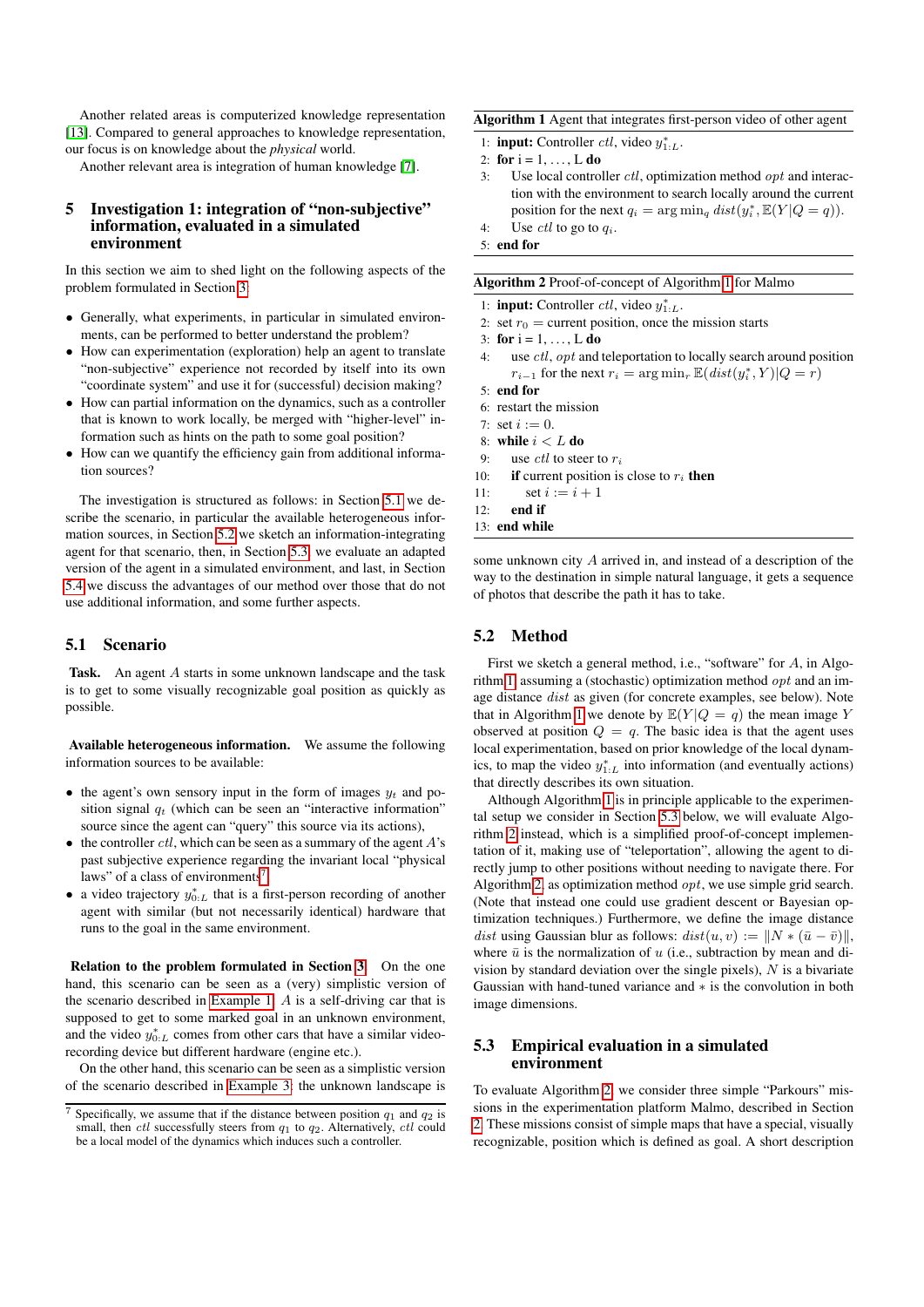<span id="page-4-0"></span>



<span id="page-4-2"></span>

Figure 2: The "ground truth" position trajectory of the demonstrator  $q_{0:L}^*$  (blue dashed line), and the position trajectory of Algorithm [2](#page-3-6)  $\hat{q}_{0:K}$ , (red solid line) from top view (x- and y-axis correspond to xand y-coordinate in the map. While Algorithm [2](#page-3-6) fails in Mission 2 due to the repetitive structure of some wall, it succeeds in Missions 2 and 3 in spite of its simplicity.

<span id="page-4-3"></span>Table 1: For each mission (row) a short description (column 2), and the outcome of Algorithm [2](#page-3-6) applied to it (columns three and four).

| <b>Mission</b> | <b>Description and image</b>                          |         | $\hat{q}_{0:K}$ versus $q_{0:L}^*$ |
|----------------|-------------------------------------------------------|---------|------------------------------------|
|                | Figure 1a. Two passages                               | success | Figure 2a                          |
|                | have to be passed.<br>Figure 1b. With (mortal)        | fail    | Figure 2b                          |
|                | lava next to the path.<br>Figure 1c. With spider webs | success | Figure 2c                          |
|                | that occlude vision and lead<br>to slow motion.       |         |                                    |

of the three missions is given in column two of Table [1.](#page-4-3) We generally restrict the possible actions to  $[-1, 1]^2$ , where the first dimension is moving forth and back, and the second is strafing (moving sideways). The *task* is to get to the goal position within 15 seconds in these maps.

For each mission, we record one trajectory performed by a human demonstrator, which solves the task. More specifically, we record positions, which we denote by  $q_{0:L}^*$ , and observations (video frames), denoted by  $y_{0:L}^*$ .

We run Algorithm [2](#page-3-6) with inputs  $y_{0:L}^*$  and a simple proportional controller [\[2\]](#page-7-18) (for *ctl*), where we tuned the proportional constant manually in previous experiments (but without providing  $q_{0:L}^*$  or the actions the human demonstrator took). Let  $\hat{q}_{0:K}$  denote the trajectory of positions that Algorithm [2](#page-3-6) subsequently takes in the map. Furthermore, let  $U \in \{\text{fail}, \text{success}\}\$  denote whether the position tracking

while-loop of Algorithm [2](#page-3-6) (line [8](#page-3-7) and following) gets to the goal within 15 seconds. (This is a significantly weaker evaluation metric than considering the runtime of the complete Algorithm [2](#page-3-6) of course.) The outcome of the experiment is given in columns three and four

of Table [1](#page-4-3) and Figure [2.](#page-4-2)

# <span id="page-4-1"></span>5.4 Discussion

#### *5.4.1 Discussion of the experiment*

Outcome. As shown by Table [1](#page-4-3) and Figure [2,](#page-4-2) Algorithm [2](#page-3-6) is successful for Missions 1 and 3. It fails in Mission 2 due to the repetitive structure of a wall that fills the complete image that is observed at some point during  $y_{1:L}^*$ . This wall makes the mapping from position to observation (video frame) (locally) non-injective which makes the algorithm fail. Note that this problem could quite easily be overcome by using prior assumptions on the smoothness of  $q_{0:L}^*$  together with considering more than one minimum of dist as the potential true position (using, e.g., Bayesian optimization) or by searching for position sequences longer than 1 that match  $y_{1:L}^*$ .

Limitation of the experiment. A clear limitation of the experiment is that the human demonstrator that produced  $y_{1:L}^*$  used the same (simulated) "hardware" as Algorithm [2,](#page-3-6) while the overall goal of this paper is to integrate heterogeneous information. However, we hope that this experiment can form the basis for more sophisticated ones in the future.

#### *5.4.2 Theoretical analysis and insight*

Efficiency gain from harnessing  $y_{1:L}^*$ . Assuming there are at most  $N$  positions which the demonstrator can reach within one time step, Algorithm [1](#page-3-5) takes only about  $O(L \cdot N)$  steps to get to the goal. Note that this theoretical analysis is supported by the empirical evaluation: Algorithm [2'](#page-3-6)s trajectories - visualized in Figure [2](#page-4-2) - are roughly as long as  $y_{1:L}^*$  (note that the visualization does not show the local search of length  $N$ ).

This has to be contrasted with an agent that does not integrate the information  $y_{1:L}^*$ , and therefore, in the worst case, has to search *all* positions in the map, a number which is usually is much higher than  $O(L \cdot N)$  (roughly  $O(L^2)$ ).

Comparison to LfD. The task we study is closely related to LfD. However, note that usually in LfD, the target agent ("learner") has access to the demonstrator's actions, which is not necessary for our method. Furthermore, in our method, in some sense, the target agent can be seen as translating  $y_{1:L}^*$  into its own "coordinate system" itself, while this mapping is usually hand-crafted in LfD.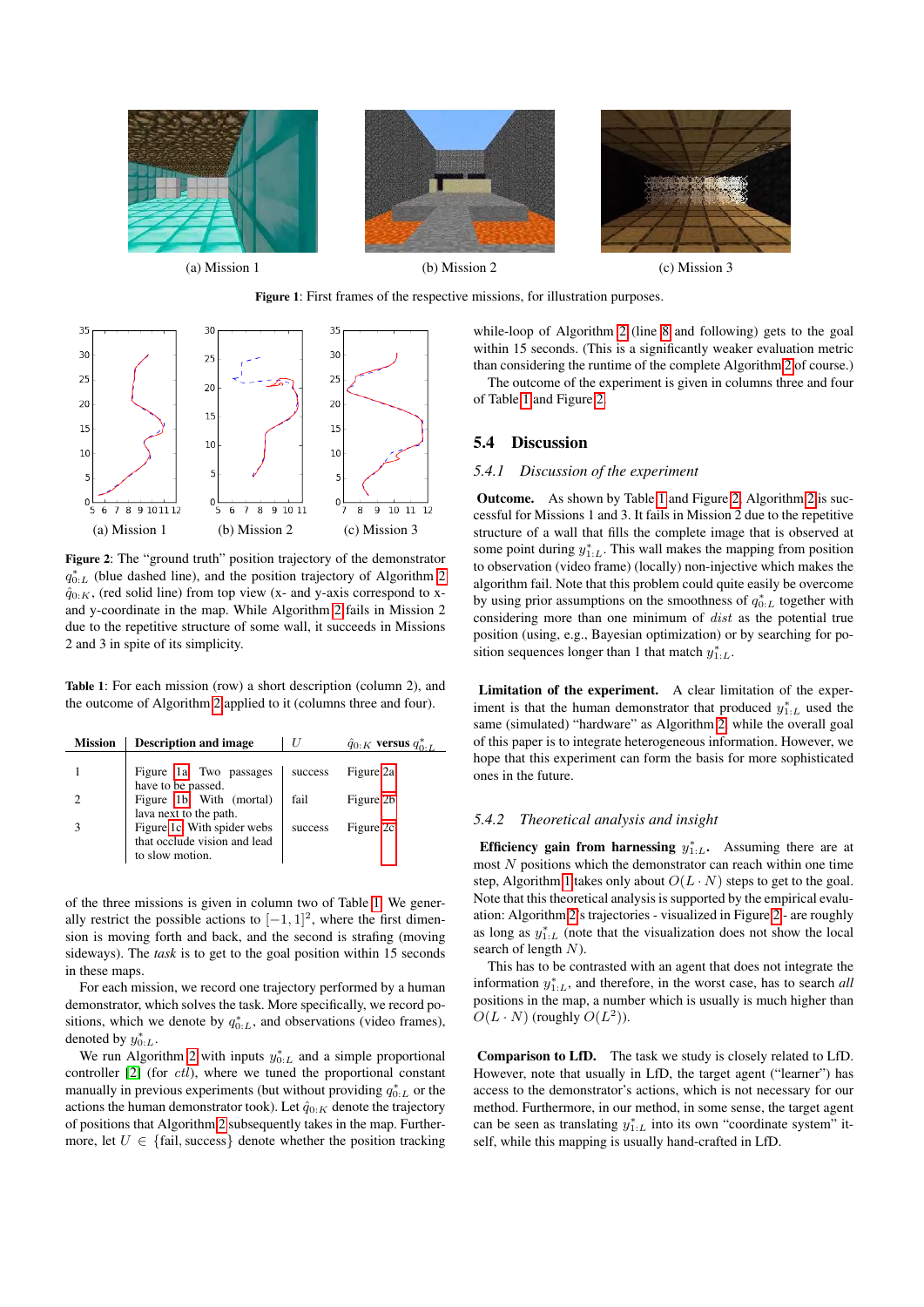Some insights during the development of the method. An interesting insight during the development of Algorithm [5.2](#page-3-2) was that while the low-pass filter only led to minor improvements, what really helped was to visit each position say three times and then optimize the distance over the *averaged* images. Furthermore, it was was surprising how well the simple Euclidean distance we used worked.

Limitations. Note that the method is limited to environments similar to landscapes where some stochasticity and variation may be contained, but not too much. For instance, if the environment varies to strongly in the dependence on the time an agent spends in the environment, the proposed method most likely fails since the tracking of  $y_{1:L}^*$  usually takes longer than the original performance of it.

# <span id="page-5-0"></span>6 Investigation 2: integrating sensory data, hardware specifications and causal relations

In this section we aim to shed light on the following aspects of the problem formulated in Section [3:](#page-1-0)

- How can information on the the hardware specifications of various agents be used for knowledge transfer between them?
- To what extent can *causal models* help, e.g., for integrating those hardware specifications (i.e., information on the "data producing mechanisms")?<sup>[8](#page-5-1)</sup>
- How can information from the *"subjective perspective"* of an agent (i.e., on the relation between its sensory measurements and its actions) be merged with information from an "outside perspective" (i.e., that of an engineer which sees the hardware specifications of an agent).

The investigation is structured as follows: in Section [6.1](#page-5-2) we describe the scenario, in particular the available heterogeneous information sources, in Section [6.2](#page-5-3) we outline an information-integrating agent for that scenario, then, in Section [6.3,](#page-5-4) we give an intuitive toy example of scenario and method, and last, in Section [6.4](#page-6-1) we discuss advantages and limitations of our approach.

Keep in mind the definition of causal models in Section [2.](#page-0-0) It needs to be mentioned that at certain points in this section we will allow ourselves some extent of imprecision (in particular in the treatment of the (causal) model  $M$  and how it is inferred), since we aim at going beyond what current rigorous modeling languages allow.

# <span id="page-5-2"></span>6.1 Scenario

**Task.** We consider a scenario where a collection  $C$  of autonomous agents, think of self-driving cars, operates in a shared environment. (For simplicity we assume that the number of agents is small compared to the size of the environment, such that they do not affect each other.) We assume that while some hardware components of the agents differ, others are *invariant* between them. We assume that for each car a task (e.g., to track some trajectory) is given and fixed.

Available heterogeneous information. Note that we could allow C to vary over time, e.g., to account for the fact that new cars get on the road every day, however, for the sake of a simple exposition, we leave it fixed here. We assume the following information sources to be available at time  $t$ :

<span id="page-5-6"></span>**Algorithm 3** Integration and control algorithm for agent  $j$ 

- <span id="page-5-7"></span>1: **input:** Time point t, description D, specifications  $(spec^k)_{k \in C}$ , experiences  $(e_t^k)_{k \in C}$ .
- 2: Initialize a causal model  $M$  by the causal diagram implied by the description D over the set of factors in  $(spec^k)_{k \in C}$  and  $(e_t^k)_{k\in C}$ .
- <span id="page-5-8"></span>3: Update the "belief" over the mechanisms in  $M$  using all values of variables contained in  $(spec^k)_{k \in C}$  and the experiences  $(e<sub>t</sub><sup>k</sup>)<sub>k∈C</sub>$  (possibly based on additional priors).
- <span id="page-5-10"></span><span id="page-5-9"></span>4: From the updated M, calculate  $M^j$ , the implication of M for agent j.
- 5: Find action  $u(t)$  that is optimal w.r.t. the given task, under  $M^{j}$ . 6: **output:**  $u(t)$
- specifications  $spec^k$  of the hardware of each agent k
- past experiences (i.e., actions and observations)  $e_t^k$  of all agents  $k \in C$ , consisting of observations  $y^k(t)$  and control outputs  $u^{k}(t)$ , i.e.,  $e^{k}_{t} = (u^{k}(0), y^{k}(0), \ldots, u^{k}(t), y^{k}(t)).$
- a description  $D$  (e.g., a physical or causal model or collection of such models) consisting of (1) a set of *independence statements*<sup>[9](#page-5-5)</sup> and (2) a set of dependence statements, possibly including specific information on the shape of the dependence, w.r.t. the factors contained in the specifications  $spec^k$  and the experiences  $e^k$ , for  $k \in C$ . Potentially, the various independence and dependence information pieces could come from different sources, say targeted experiments as well as general prior knowledge. We assume the dependence structure (including the precise shapes of the dependences) to be time-invariant.

Relation to general problem. This scenario captures certain aspects of [Example 3](#page-1-3) in that some higher-level information in the form of the description  $D$  is available. While here, as a first step, we only consider mathematical models, in the future one could also imagine to include informal but well-structured models and descriptions (in simple natural language), possibly translating them into formal models as an intermediate step (using, e.g., machine learning). Furthermore, the scenario captures important aspects of [Example 1,](#page-1-4) since we consider the integration of information from certain source selfdriving cars for the decision making of a given target car.

# <span id="page-5-3"></span>6.2 Sketch of a method

We sketch a method for the described scenario in Algorithm [3.](#page-5-6) It first derives a "global" causal diagram - applying to all agents from the potentially heterogeneous description  $D$  (line [2\)](#page-5-7). Then (line [3\)](#page-5-8) the causal conditionals of  $M$ , which are not determined by  $D$ , are inferred from the given hardware specifications as well as the experiences gathered by all agents up to time  $t$ . Last, based on the hardware specifications of agent  $j$ , the implications of  $M$  for agent  $j$ are calculated (line [4\)](#page-5-9) and the optimal action under these implications is performed (line [5\)](#page-5-10).

# <span id="page-5-4"></span>6.3 A toy example

Let us illustrate how the method proposed in Section [6.2](#page-5-3) works in a concrete toy scenario. The core intuition is that while some details

<span id="page-5-1"></span><sup>8</sup> Another reason why causal reasoning could help is that in the end we are interested in the *causal effects* of an agent on its environment, and not just correlational information.

<span id="page-5-5"></span> $9$  Clearly, independence assertions are central to integration of information: only based on statements of the form "Y is more or less independent of all factors that potentially will be included, except for this and this small set" it seems possible to rigorously (automatically) reason about integration.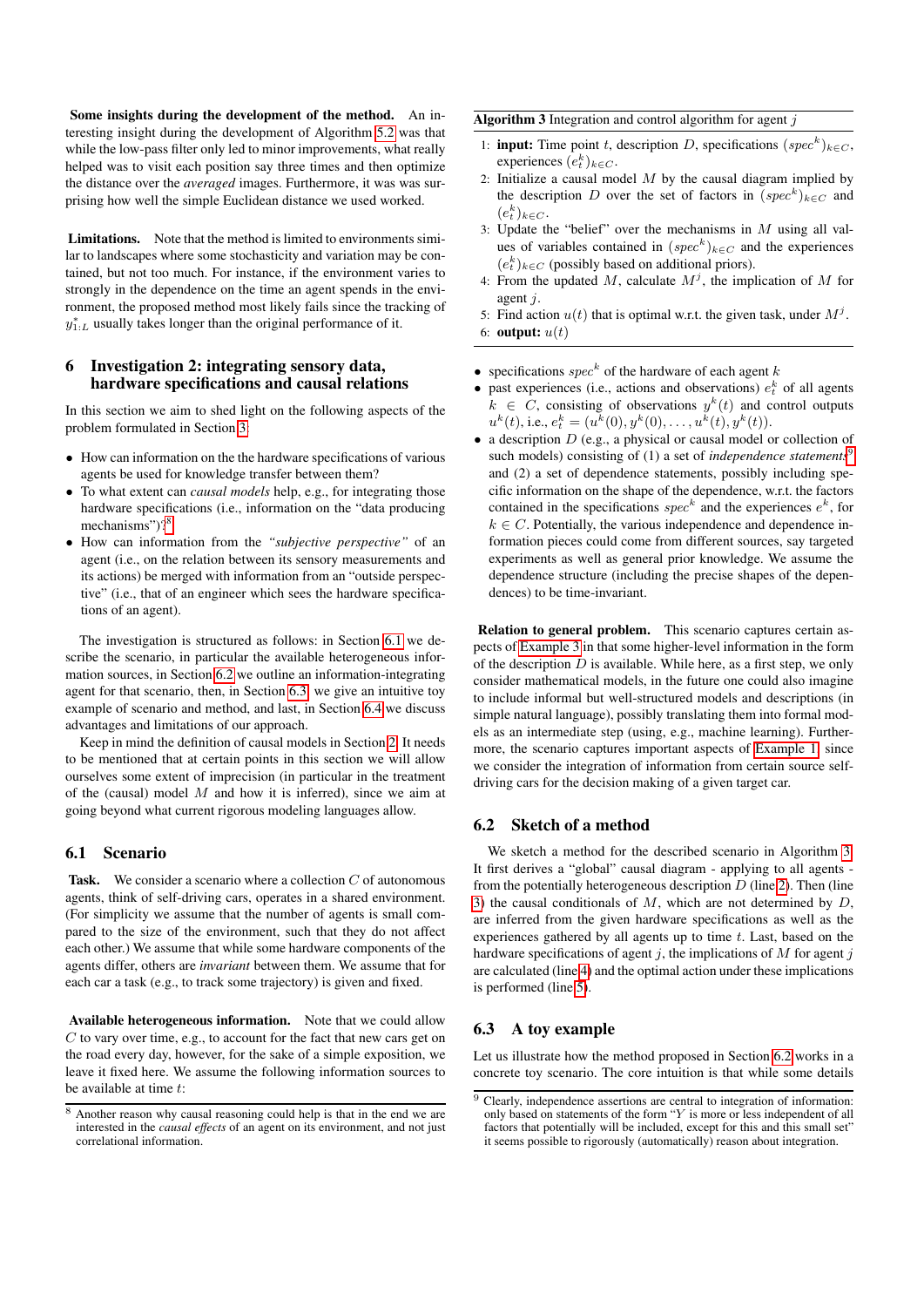<span id="page-6-3"></span>of the dynamics of self-driving cars may vary between different cars, they can still share information on say the road conditions (friction, drag, etc.) at certain positions  $y$ , or the like.

$$
u(t) \qquad y(t)
$$
\n
$$
\downarrow \qquad \downarrow
$$
\n
$$
hp \rightarrow F(t) \qquad G(t)
$$
\n
$$
\searrow \qquad \swarrow
$$
\n
$$
\ddot{y}(t)
$$

Figure 3: Sketch of the causal diagram  $H$ . The power hp influencing only  $F(t)$  implies that knowledge on the mechanism  $f_G$  for  $G(t)$  can be transferred between two cars even if they differ in hp.

Specific scenario. We consider two simplified self-driving cars, i.e.,  $C = \{1, 2\}$ , where we assume the observation  $y^k(t)$  (or  $y(t)$ ) if we refer to a model for both cars) to be the car's position. We consider the following concrete instances of the information sources listed in Section [6.1.](#page-5-2) (Note that, for the sake of simplicity, we assume all mechanisms to be deterministic, such that we can model them by functions  $f_{\dots}$  instead of conditional distributions  $p(\dots | pa_{\dots})$ , although the latter would be more general, see Section [2.](#page-0-0))

- The specification for car  $k$  is given by its power (e.g., measured in horse powers), i.e.,  $spec^k = hp^k$ .
- The experience of car  $k$  consist of all past position-action pairs of both cars, i.e.,  $e_t^k = (u^k(0), y^k(0), \dots, u^k(t), y^k(t)).$
- The description  $D$  consists of three elements:
	- an engineer contributes the equation  $F(t) = f_F(u(t), hp)$  for the engine of the cars<sup>[10](#page-6-2)</sup>, where  $F(t)$  is the force produced by the engine (incl. gears), and  $f_F$  a known function,
	- a physicist contributes the equation  $\ddot{y}(t) = \frac{1}{m}(F(t)+G(t))$  for the acceleration  $\ddot{y}(t)$  of the cars, where  $G(t)$  are other forces that affect the cars, such as friction and drag, and  $m$  is the known mass (which we assume to be the same for both cars),
	- another physicist produces a set of additional independence assertions, such that altogether the description  $D$  implies the causal diagram  $H$  depicted in Figure [3.](#page-6-3)<sup>[11](#page-6-4)</sup>

Implementation of our method. We suggest the following concrete implementation of the crucial part of our method, i.e., line [3](#page-5-8) and [4](#page-5-9) in Algorithm [3,](#page-5-6) based on the concrete instances of information available in this toy scenario. Keep in mind that  $f<sub>G</sub>$ , the function that maps a position  $y$  to the corresponding force  $G$  at that position and thus models the generating mechanism for  $G(t)$ , is the only unknown part of  $M$  after initializing it by  $D$ .

• Line [3:](#page-5-8) Use the experience  $(e_t^k)_{k \in C}$ , to infer the function  $f_G$  on all positions  $y$  visited by either of the cars, based on the equation

$$
m\ddot{y} - f_F(u, hp^k) = f_G(y)
$$

for all  $k \in C$ , and the fact that the l.h.s. of this equation as well as  $y$  are known for all positions (and accelerations) visited by either of the cars.

• Line [4:](#page-5-9) calculate " $p(\ddot{y}|do(u), y, hp^j)$ ", i.e., the effect of control action u of agent j at position y, *for all positions that were visited before by either of the cars*.

#### <span id="page-6-1"></span>6.4 Discussion

The toy example in Section [6.3](#page-5-4) shows how in principle the integration of heterogeneous information could help some "target" selfdriving car for better decision making in situations not visited by it but by different "source" self-driving cars. It is important to note that all listed information sources were necessary for this: the hardware specifications are necessary to understand  $F(t)$ , the experience is necessary to infer  $f_G$ , and the independence knowledge (hp not affecting  $G(t)$ ) is necessary to transfer the knowledge about the force  $G(t)$  on various positions y between the cars. Note that the above scenario cannot be tackled by standard RL approaches since we transfer knowledge between agents of different hardware. Furthermore, methods like LfD or transfer learning (see Sections [4.2](#page-2-2) and [4.4\)](#page-2-3) usually do not automatically harness information on hardware specifications of agents.

Based on our preliminary investigation above, it seems that causal models are helpful in that they provide a language in which one can express relevant assumptions and reason about them. However, from a practical perspective, it is not clear if the necessary calculations could not be genuinely done e.g. in classical probabilistic models.

An important question is whether the method sketched in Section [6.2](#page-5-3) can be generalized to dependence statements in more natural - but still well-structured - language than equations and causal diagrams.

### <span id="page-6-0"></span>7 Outlook: future directions and open questions

Here we sketch a potential agenda for future investigations and pose interesting open questions.

# 7.1 Potential future directions

"Universal representation of physical world". An interesting subject-matter of future research would be a "universal representation" of the physical world - a rich representation to which each information source could be translated, and from which each agent could derive the implications for its specific sensor and actuator configurations. Such a representation would be more efficient than handcrafting mappings for each (new) pair of source and agent individually (as is usually done in e.g. LfD, see Section [4.2\)](#page-2-2), reducing the number of necessary mappings from  $n^2$  to n, where n is the number of agents. One starting point would be representations that are already used to integrate laser or radar scanner data on the one hand with (stereo) video camera data on the other hand in self-driving cars [\[6\]](#page-7-19). Another starting point would be the global positioning system (GPS) which is a successful universal representation of position with clear, hardware-independent semantics.

Investigation and classification of the "integration mapping". Another important concept for integration of heterogeneous information could be the *mapping* that transforms a collection of pieces of well-structured heterogeneous information into a model of the current situation or even directly into action recommendations. The study of such a mapping could build on the investigation of related

<span id="page-6-2"></span> $10$  In particular, the mechanism specification implies non-influence by all other relevant factors.

<span id="page-6-4"></span>A better way to describe the physical forces causally might be to replace  $\ddot{y}(t)$  in the equations and in  $\dot{D}$  by expressions based on  $\ddot{v}(t + \Delta t)$ ,  $v(t)$ , and  $\Delta t$ , where  $v(t)$  denotes the velocity.